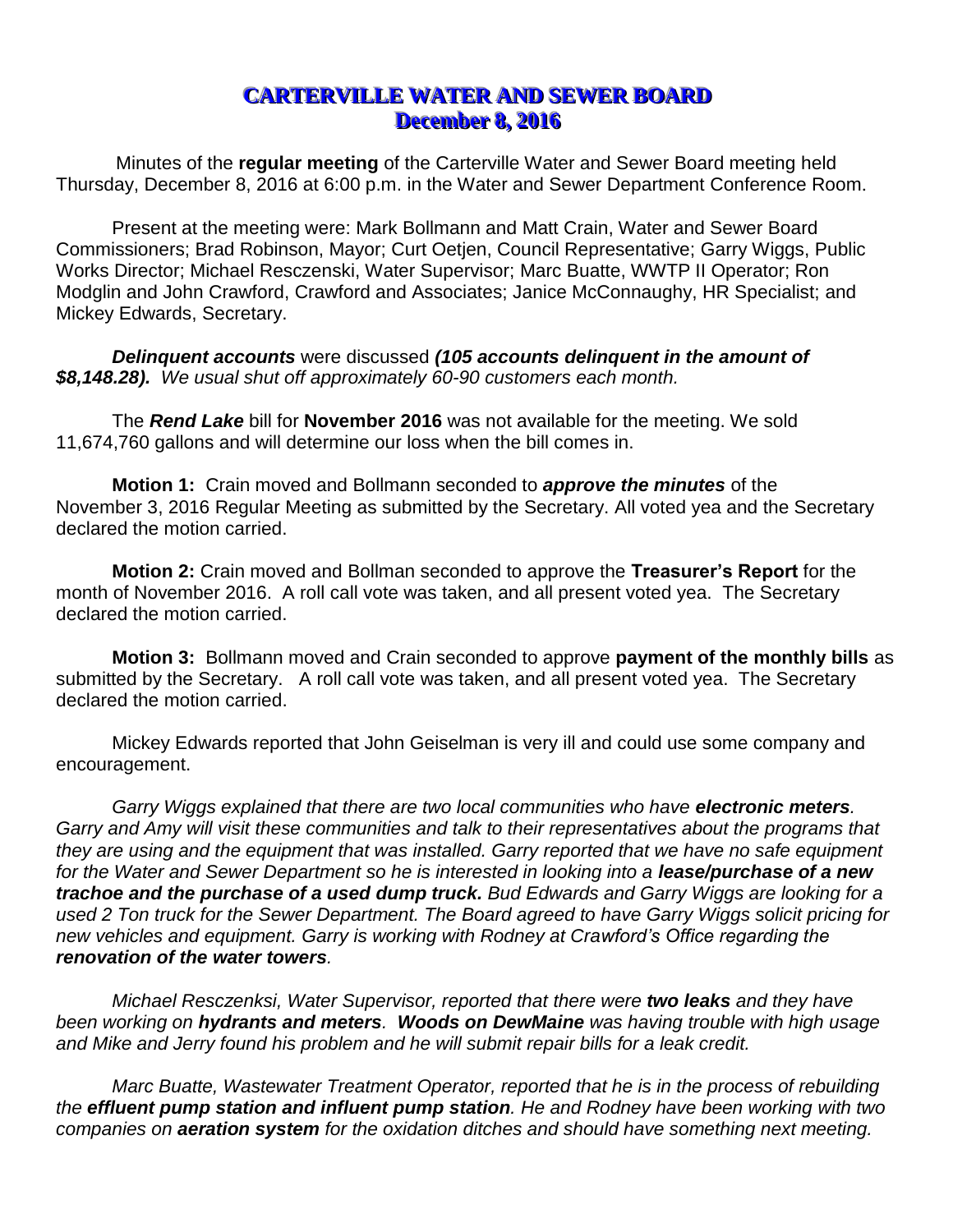Carterville Water and Sewer Board December 8, 2016 Page 2

*The Pea Ridge Lift Station estimates for new pumps are as follows:*

| <b>Municipal Equipment (ABS Pumps)</b> | \$14,488.04 (2 pumps, guide rails, bases & hatch) |
|----------------------------------------|---------------------------------------------------|
| Vandevanter (SLYGT Pumps)              | \$16,996.00 (2 pumps and guide rails)             |
| Municipal Equipment (Vaughan Pumps)    | \$26,130.60 (2 pumps guide rails, bases & hatch)  |

*The labor cost estimates were: Jeff Wiggs \$3,090.00 Scott Escue \$4,500.00*

*SpectreTec gave Marc a price for lining of the wet well and valve vault at \$23,000.00 (\$16,500.00 for the wet well and \$6,500.00 for the valve vault). A new vault and wet well estimated cost is \$50,000.00 to \$100,000.00. This project will have to be bid because it is over \$20,000.00 unless they price the valve vault and the wet well are bid separately.* 

*John Crawford suggested that we try to obtain a DCEO grant for this renovation. Crawford will* get a price for replacement of the entire lift station and we will discuss this again in January, 2017. *Marc Buatte will get an additional pump price from Hydromatic.*

*KPS, Inc. will be completing the sewer lining on Willow/Texas and the final price came in at \$16,010.00.* 

*Marc Buatte suggested to the Board that we purchase 200 additional blocks for the Sludge Building drying beds. The cost is \$29.00 each and a pallet would be approximately \$7,000.00.*

**Motion 4:** Bollmann moved and Crain seconded to authorize Marc Buatte to *purchase a pallet of blocks for our drying beds* at a cost not to exceed \$7,000.00. A roll call vote was taken, and all present voted yea. The Secretary declared the motion carried.

| Motion 5: Bollmann moved and Crain seconded to approve the following leak credits:       |                                           |                     |
|------------------------------------------------------------------------------------------|-------------------------------------------|---------------------|
| #01-1413                                                                                 | Victor & Debbie Schooley, 900 E. Illinois | \$26.51             |
| #10-0202                                                                                 | Hunter Abate-Barrett, 215 E. Grand Avenue | \$73.99             |
| #10-4991                                                                                 | Martin Tregoning, 206 S. Carter Street    | \$157.37            |
| #14-0461                                                                                 | Evelyn Knoob, 801 Woodland Drive          | \$97.98             |
| #14-0950                                                                                 | Larry Hunter, 12284 Hunter Drive          | \$29.25             |
| #14-2361                                                                                 | Michael Allsbrook, 12401 Birch Lane       | \$35.12             |
| #14-4351                                                                                 | Jennifer Spence, 900 N. Division Street   | \$130.00            |
| \$21-1961                                                                                | Robert Foster, 113 Twin Lakes Road        | \$605.40<br>\$55.18 |
| call yote was taken and all present yoted yea. The Secretary declared the motion carried |                                           |                     |

A roll call vote was taken, and all present voted yea. The Secretary declared the motion carried.

*John Crawford, Crawford and Associates, presented Change Order No. 1 for an increase of \$6,340.00 on the West Grand Phase II waterline to Dean Bush Construction. John Crawford stated that he did not include one of the mains that had to be tapped with this new line.*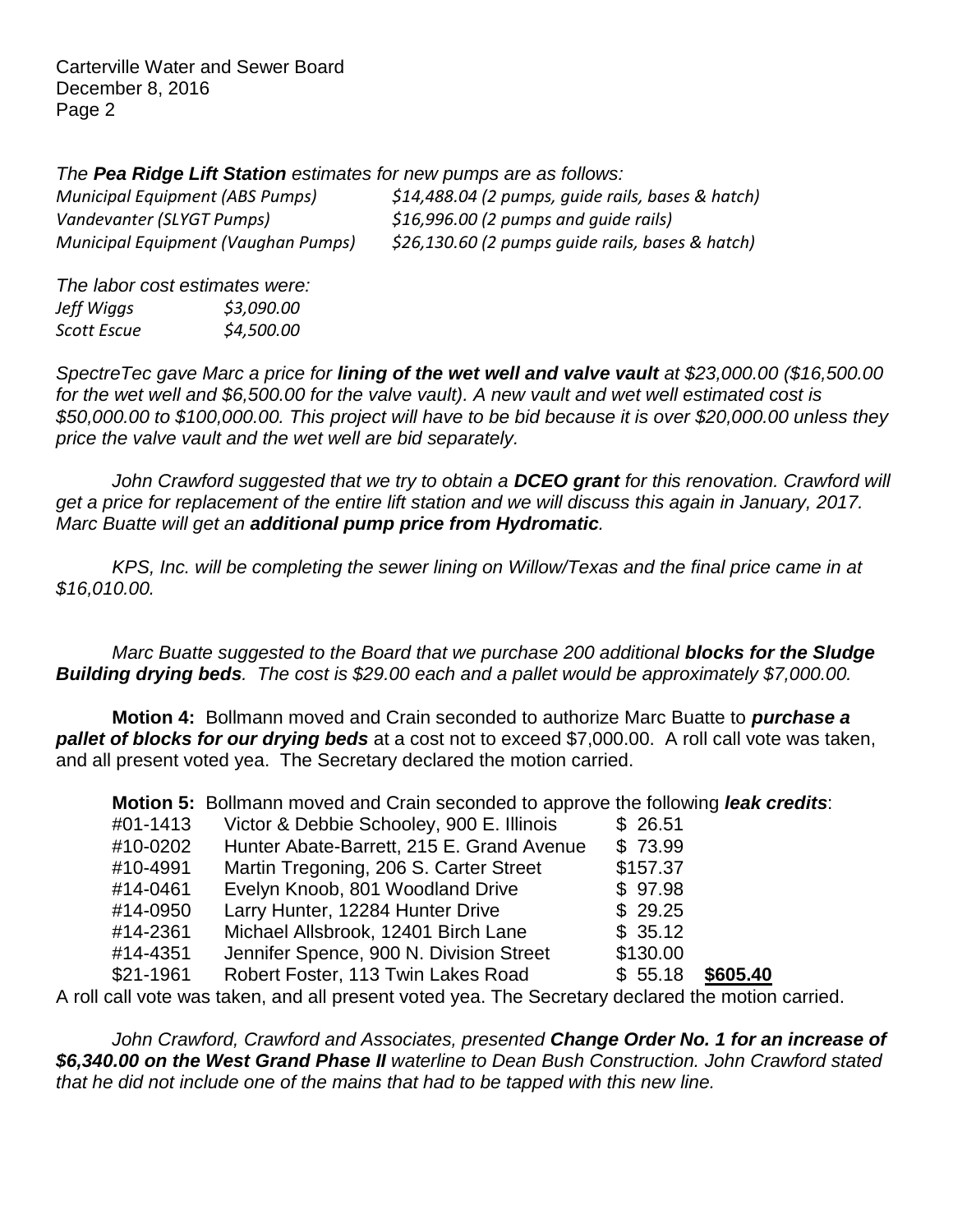Carterville Water and Sewer Board December 8, 2016 Page 3

**Motion 6:** Crain moved and Bollmann seconded to approve *Change Order No. 1 for Dean Bush Construction* for an increase of \$6,340.00 on the West Grand Phase II waterline relocation. A roll call vote was taken, and all present voted yea. The Secretary declared the motion carried.

**Motion 7:** Crain moved and Bollmann seconded to approve the following bills for the *West Grand Phase II Waterline Relocation*:

Dean Bush Construction **Pay Estimate 2** \$50,220.00 Crawford & Associates Resident Engineering \$ 200.00 A roll call vote was taken, and all present voted yea. The Secretary declared the motion carried.

*The downtown waterline is still pending completion of the West Grand Phase II waterline relocation. The aeration diffusers being donated by Charleston will be picked up next week by Rodney and Marc and they will deliver the UV Disinfection System plans.*

**Motion 8:** Crain moved and Bollmann seconded to approve payment of the *engineering design bill on the Willow/Texas sewer lining* to Crawford and Associates \$1,500.00. A roll call vote was taken, and all present voted yea. The Secretary declared the motion carried.

The *Sludge Holding Structure* has been changed and resubmitted to IEPA for change to the wastewater treatment plant old drying beds.

The *Water Study* that has been in process with Crawford and Associates on hydrants, valves, lines, etc. Crawford submitted preliminary drawings showing locations of hydrants, valves and lines but this is not complete.

The *Refuge meter* was discussed and Mike Resczenski asked if we could replace this compound meter with a 2" meter. We will have to get this approved by the Refuge. They have not repaid the City for this line and meter as yet. Rodney is investigating this possibility. We will install a backflow preventer in this meter well for the low side and bill U. S. Fish and Wildlife for this \$2,600.00.

Crawford presented information regarding the *relocation of our service line from Rend Lake Intercity Water District*. Ron Modglin and Rodney Potts prepared a drawing and a letter asking for this change in our service line. The Mayor and John Crawford suggested that we contact Rend Lake and ask them to construct this line to alleviate water breaks that we have experienced in the past.

**Motion 9:** Crain moved and Bollmann seconded to *advertise for bids for mowing* at the water and sewer property. All voted yea and the Secretary declared the motion carried.

**Motion 10:** Crain moved and Bollmann seconded to *pay the damage bill to AMEREN C.I.P.S.* for the *damages to the gas line* on the corner of Mulberry and West Grand Avenue at a cost of \$483.70. A roll call vote was taken, and all present voted yea. The Secretary declared the motion carried.